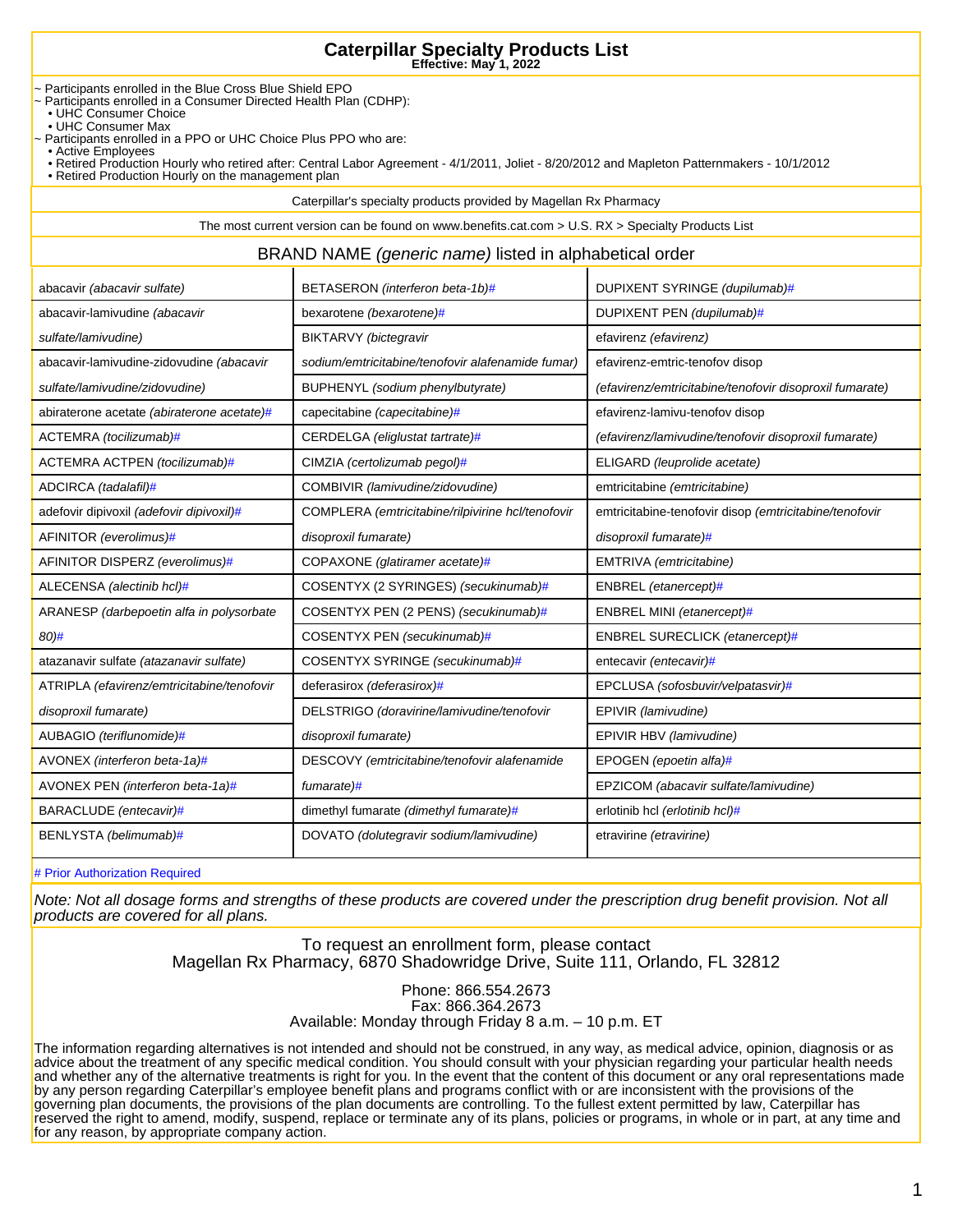~ Participants enrolled in the Blue Cross Blue Shield EPO

- ~ Participants enrolled in a Consumer Directed Health Plan (CDHP):
- UHC Consumer Choice
	- UHC Consumer Max
- ~ Participants enrolled in a PPO or UHC Choice Plus PPO who are:
- Active Employees
- Retired Production Hourly who retired after: Central Labor Agreement 4/1/2011, Joliet 8/20/2012 and Mapleton Patternmakers 10/1/2012
- Retired Production Hourly on the management plan

Caterpillar's specialty products provided by Magellan Rx Pharmacy

The most current version can be found on www.benefits.cat.com > U.S. RX > Specialty Products List BRAND NAME (generic name) listed in alphabetical order everolimus (everolimus)# HUMIRA PEN PSOR-UVEITS-ADOL HS KALETRA (lopinavir/ritonavir)

| EVOTAZ (atazanavir sulfate/cobicistat)           | (adalimumab)#                                | KEVZARA (sarilumab)#                           |
|--------------------------------------------------|----------------------------------------------|------------------------------------------------|
| EXJADE (deferasirox)#                            | HUMIRA(CF) (adalimumab)#                     | KISQALI (ribociclib succinate)#                |
| EXTAVIA (interferon beta-1b)#                    | HUMIRA(CF) PEDIATRIC CROHN'S                 | KISQALI FEMARA CO-PACK (ribociclib             |
| FIRAZYR (icatibant acetate)#                     | $(adalimumab)$ #                             | succinate/letrozole)#                          |
| FULPHILA (pegfilgrastim-jmdb)#                   | HUMIRA(CF) PEN (adalimumab)#                 | lamivudine (lamivudine)                        |
| FUZEON (enfuvirtide)                             | HUMIRA(CF) PEN CROHN'S-UC-HS                 | lamivudine-zidovudine (lamivudine/zidovudine)  |
| GENOTROPIN (somatropin)#                         | (adalimumab)#                                | lapatinib (lapatinib ditosylate)#              |
| <b>GENVOYA</b>                                   | HUMIRA(CF) PEN PEDIATRIC UC (adalimumab)#    | ledipasvir-sofosbuvir (ledipasvir/sofosbuvir)# |
| (elvitegravir/cobicistat/emtricitabine/tenofovir | HUMIRA(CF) PEN PSOR-UV-ADOL HS               | lenalidomide (lenalidomide)#                   |
| alafenamide)                                     | (adalimumab)#                                | LEUKINE (sargramostim)#                        |
| GILENYA (fingolimod hcl)#                        | HYCAMTIN (topotecan hcl)#                    | leuprolide acetate (leuprolide acetate)        |
| glatiramer acetate (glatiramer acetate)#         | hydroxyprogesterone caproate                 | lopinavir-ritonavir (lopinavir/ritonavir)      |
| GLEEVEC (imatinib mesylate)#                     | (hydroxyprogesterone caproate/pf)            | LUPRON DEPOT (leuprolide acetate)              |
| GRANIX (tbo-filgrastim)#                         | icatibant (icatibant acetate)#               | LUPRON DEPOT (LUPANETA) (leuprolide acetate)   |
| HARVONI (ledipasvir/sofosbuvir)#                 | imatinib mesylate (imatinib mesylate)#       | LUPRON DEPOT-PED (leuprolide acetate)          |
| HEMLIBRA (emicizumab-kxwh)#                      | INTELENCE (etravirine)                       | MAKENA (hydroxyprogesterone caproate/pf)       |
| HEPSERA (adefovir dipivoxil)#                    | INTRON A (interferon alfa-2b, recomb.) $#$   | maraviroc (maraviroc)                          |
| HUMATROPE (somatropin)#                          | ISENTRESS (raltegravir potassium)            | MAVYRET (glecaprevir/pibrentasvir)#            |
| HUMIRA (adalimumab)#                             | ISENTRESS HD (raltegravir potassium)         | MAYZENT (siponimod)#                           |
| HUMIRA PEN (adalimumab)#                         | JADENU (deferasirox)#                        | MEKINIST (trametinib dimethyl sulfoxide)#      |
| HUMIRA PEN CROHN'S-UC-HS                         | JADENU SPRINKLE (deferasirox)#               | miglustat (miglustat)                          |
| (adalimumab)#                                    | JULUCA (dolutegravir sodium/rilpivirine hcl) | NAYZILAM (midazolam)#                          |

# Prior Authorization Required

Note: Not all dosage forms and strengths of these products are covered under the prescription drug benefit provision. Not all products are covered for all plans.

> To request an enrollment form, please contact Magellan Rx Pharmacy, 6870 Shadowridge Drive, Suite 111, Orlando, FL 32812

> > Phone: 866.554.2673 Fax: 866.364.2673 Available: Monday through Friday 8 a.m. – 10 p.m. ET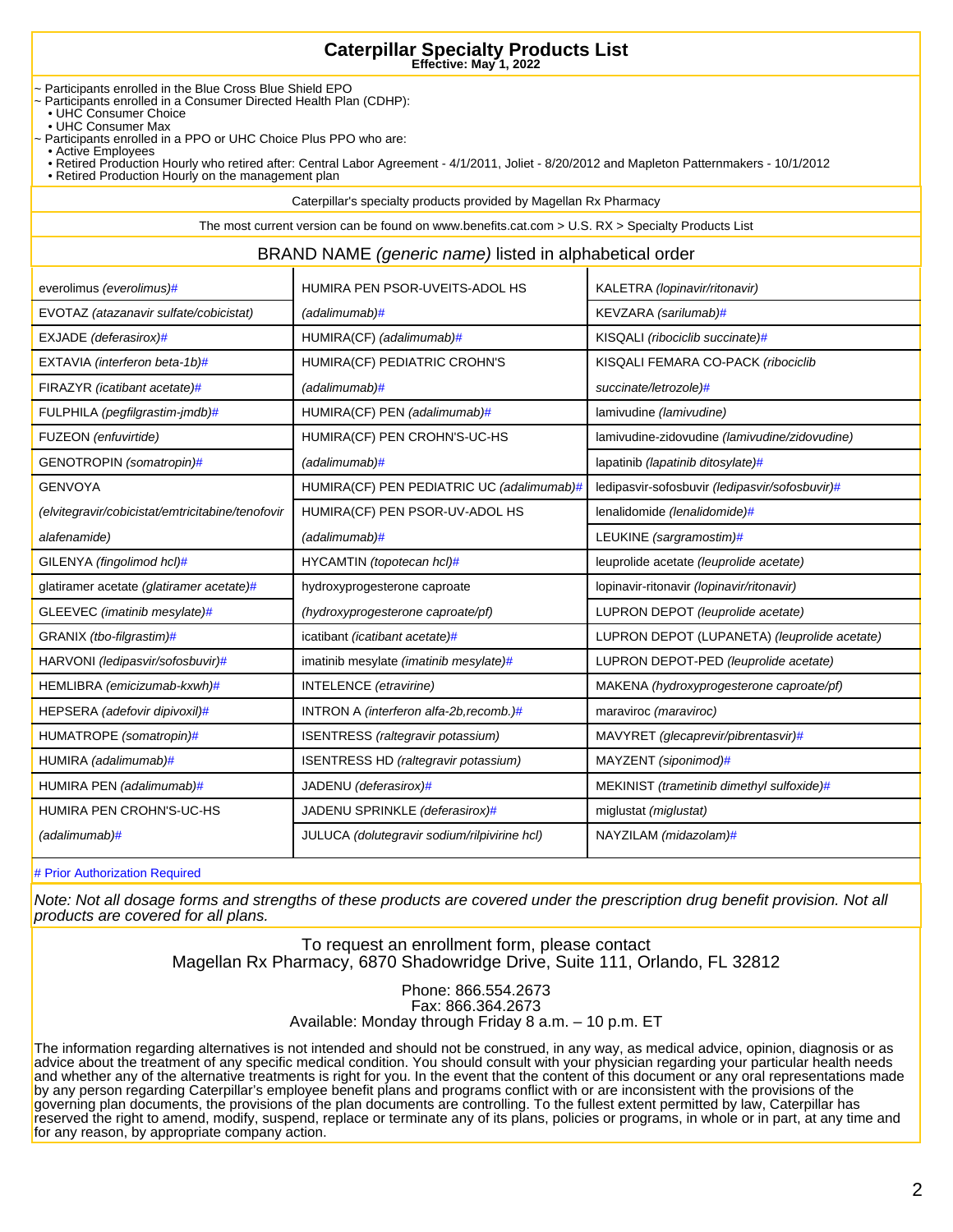~ Participants enrolled in the Blue Cross Blue Shield EPO

- ~ Participants enrolled in a Consumer Directed Health Plan (CDHP):
- UHC Consumer Choice
	- UHC Consumer Max
- ~ Participants enrolled in a PPO or UHC Choice Plus PPO who are:
- Active Employees
- Retired Production Hourly who retired after: Central Labor Agreement 4/1/2011, Joliet 8/20/2012 and Mapleton Patternmakers 10/1/2012
- Retired Production Hourly on the management plan

Caterpillar's specialty products provided by Magellan Rx Pharmacy

The most current version can be found on www.benefits.cat.com > U.S. RX > Specialty Products List

#### BRAND NAME (generic name) listed in alphabetical order

| NEULASTA (pegfilgrastim)#                | PLEGRIDY (peginterferon beta-1a)#           | SAIZEN-SAIZENPREP (somatropin)#                            |
|------------------------------------------|---------------------------------------------|------------------------------------------------------------|
| NEULASTA ONPRO (pegfilgrastim)#          | POMALYST (pomalidomide)#                    | SANDOSTATIN (octreotide acetate)#                          |
| NEUPOGEN (filgrastim)#                   | pretomanid (pretomanid)#                    | SANDOSTATIN LAR DEPOT (octreotide acetate,                 |
| nevirapine (nevirapine)                  | PREVYMIS (letermovir)#                      | microspheres)#                                             |
| NILANDRON (nilutamide)#                  | PREZCOBIX (darunavir ethanolate/cobicistat) | SELZENTRY (maraviroc)                                      |
| nilutamide (nilutamide)#                 | PREZISTA (darunavir ethanolate)             | SEROSTIM (somatropin)#                                     |
| NIVESTYM (filgrastim-aafi)#              | PROCRIT (epoetin alfa)#                     | SILIQ (brodalumab)#                                        |
| NORDITROPIN FLEXPRO (somatropin)#        | PROMACTA (eltrombopag olamine)#             | SIMPONI (golimumab)#                                       |
| NORVIR (ritonavir)                       | PULMOZYME (dornase alfa)#                   | sodium phenylbutyrate (sodium phenylbutyrate)              |
| NUCALA (mepolizumab)#                    | pyrimethamine (pyrimethamine)#              | sofosbuvir-velpatasvir (sofosbuvir/velpatasvir)#           |
| NUTROPIN AQ NUSPIN (somatropin)#         | REBIF (interferon beta-1a/albumin human)#   | SOVALDI (sofosbuvir)#                                      |
| octreotide acetate (octreotide acetate)# | REBIF REBIDOSE (interferon beta-1a/albumin  | SPRYCEL (dasatinib)#                                       |
| ODEFSEY (emtricitabine/rilpivirine       | human#                                      | STELARA (ustekinumab)#                                     |
| hcl/tenofovir alafenamide fumarate)      | REBLOZYL (luspatercept-aamt)#               | STRIBILD (elvitegravir/cobicistat/emtricitabine/tenofovir  |
| OMNITROPE (somatropin)#                  | RETACRIT (epoetin alfa-epbx)#               | disoproxil)                                                |
| ONUREG (azacitidine)#                    | REVATIO (sildenafil citrate)#               | SUNOSI (solriamfetol hcl)#                                 |
| ORENCIA (abatacept)#                     | REVLIMID (lenalidomide)#                    | SUSTIVA (efavirenz)                                        |
| ORENCIA CLICKJECT (abatacept)#           | REYATAZ (atazanavir sulfate)                | SYLATRON (peginterferon alfa-2b)#                          |
| OTEZLA (apremilast)#                     | ribavirin (ribavirin)                       | SYMFI (efavirenz/lamivudine/tenofovir disoproxil fumarate) |
| PEGASYS (peginterferon alfa-2a)#         | ritonavir (ritonavir)                       | SYMFI LO (efavirenz/lamivudine/tenofovir disoproxil        |
| PEGINTRON (peginterferon alfa-2b)#       | RUKOBIA (fostemsavir tromethamine)#         | fumarate)                                                  |
| PIFELTRO (doravirine)                    | RYDAPT (midostaurin)#                       | SYMTUZA (darunavir eth/cobicistat/emtricitabine/tenofovir  |
| PLEGRIDY PEN (peginterferon beta-1a)#    | SAIZEN (somatropin)#                        | alafenamide)                                               |

# Prior Authorization Required

Note: Not all dosage forms and strengths of these products are covered under the prescription drug benefit provision. Not all products are covered for all plans.

> To request an enrollment form, please contact Magellan Rx Pharmacy, 6870 Shadowridge Drive, Suite 111, Orlando, FL 32812

> > Phone: 866.554.2673 Fax: 866.364.2673 Available: Monday through Friday 8 a.m. – 10 p.m. ET